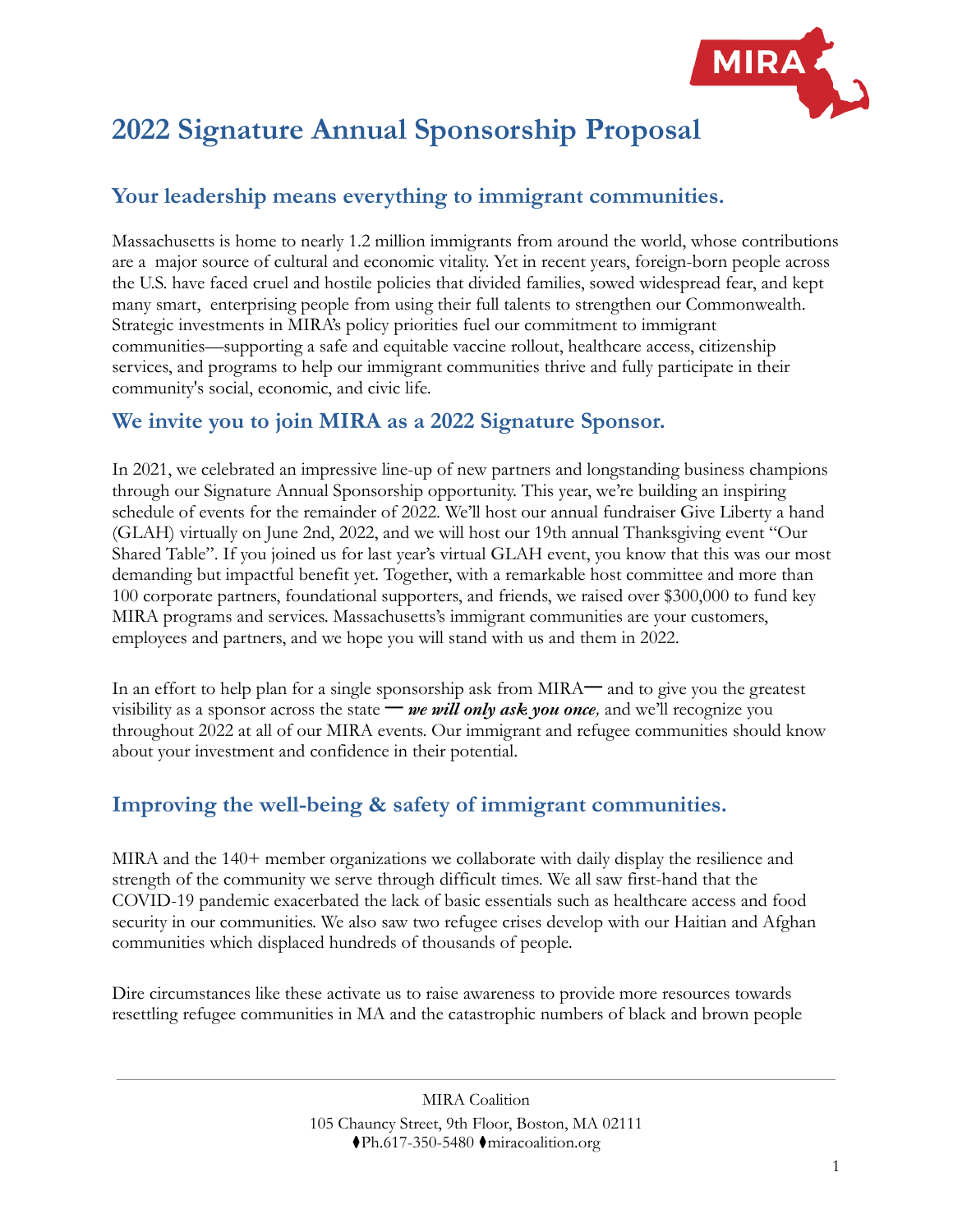

affected by COVID-19. Using our vast network, we worked together with local and state legislators to prioritize aid to those most affected in our communities. In a crucial period of time, MIRA was able to:

- Secure \$10M in emergency cash assistance—then an additional \$5M—for immigrants and other households hard-hit by the COVID-19 pandemic
- Outline 19 priorities for Federal, State, and local government to executive equitable COVID-19 Vaccine response.
- Play a pivotal role for an executive order which provides temporary, emergency licensure for foreign-trained physicians to help with health access.
- Secure \$8M in ARPA funding to resettle hundreds of Haitian families fleeing political instability, violence, and food shortages due to last year's earthquake and assassination of the head of state.
- End local entanglement with ICE, our advocacy brought significant law enforcement support for the Safe Communities Act this session with over 200 organizations endorsing the bill.
- Provide 350 wellness packages to immigrant youth in Central Falls, Providence, Attleboro, Chelsea, Somerville, and Watertown school districts.

**On behalf of MIRA's dedicated staff and our 140+ MIRA member organizations, we thank you for considering our request. Please reply back by May 31st, to secure your spot for our first event!**



MIRA Coalition 105 Chauncy Street, 9th Floor, Boston, MA 02111 ⧫Ph.617-350-5480 ⧫miracoalition.org